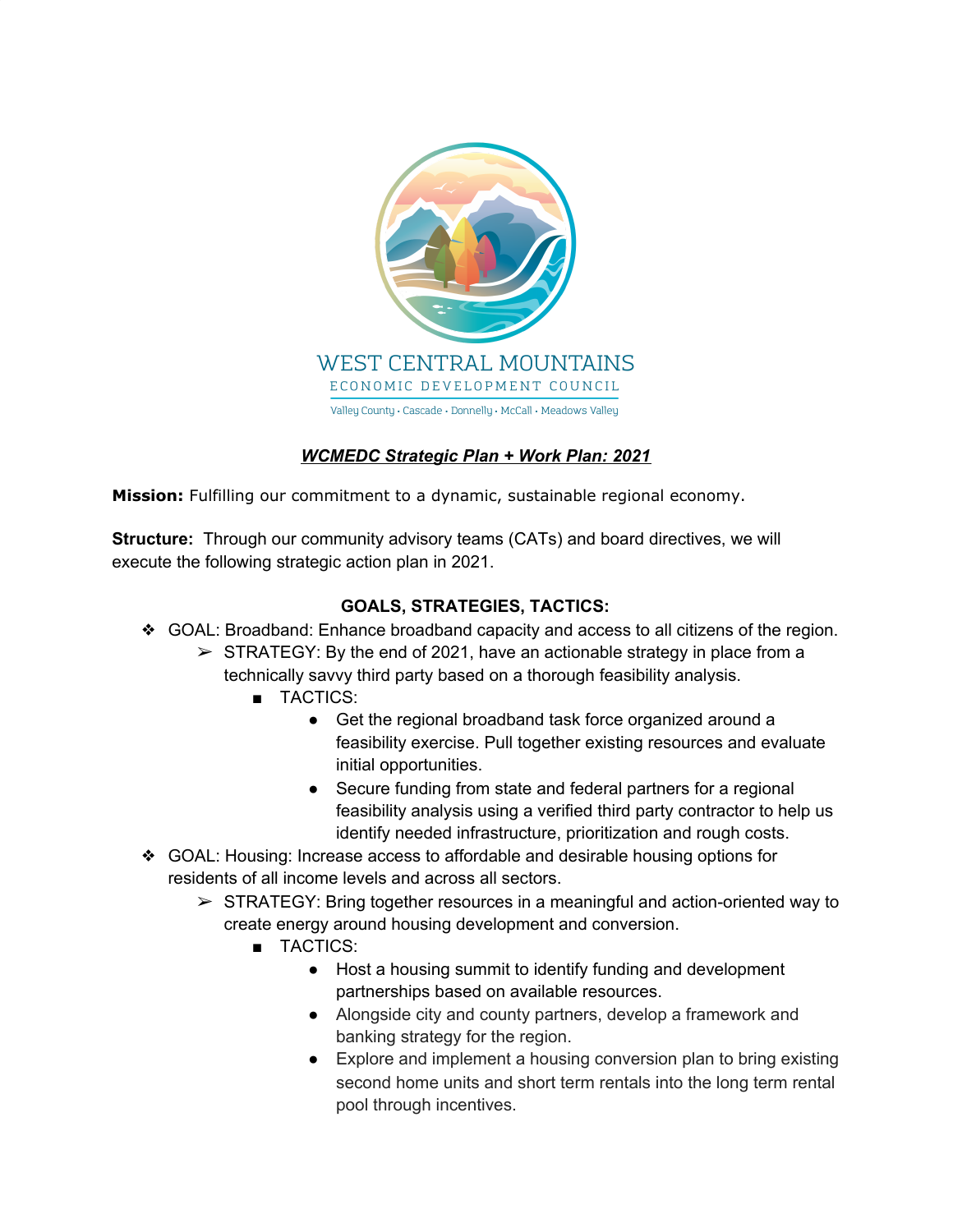- ❖ GOAL: Workforce Development: Increase professional opportunities across all sectors for both employers and employees (current and prospective).
	- $\triangleright$  STRATEGY: Activate existing and emerging tools alongside partners: apprenticeship, pre-apprenticeship, BSU programs, UI/MOSS, Extension, CWI, internships, Idaho WDC, Labor
		- TACTICS:
			- Launch spring pre-apprenticeship programs with area partners (Labor, Association of General Contractors, the state and UI Extension) to provide introductory workforce training in culinary arts and construction/trades
			- Assist BSU with expanding CIP cohort in the spring and fall
- ❖ GOAL: Early Childhood Education: Improve the quality and access to early childhood education and childcare assets across the region for residents of all income levels.
	- $\triangleright$  STRATEGY: Activate the Early Learning Advisory Committee's (ELAC'S) Strategic Action Plan.
		- TACTICS:
			- Secure additional funding to implement the strategic action plan that will fortify opportunities for providers, children and families across our region. Possible partners: IAEYC, Valley County, Cities, Idaho Commerce
			- Set up a new or elevate an existing nonprofit structure for doing this work. Reestablish under community foundation/wicap/head start/other 501c3 for another year
			- Hire a full or part time manager to implement year one tactics of the strategic action plan
- ❖ GOAL: Recreation/pathways: Expand trail miles, recreational opportunities, community health metrics and business expansion opportunities relevant to the local economy.
	- $\triangleright$  STRATEGY: Build off of existing partnerships and the singletrack sidewalks ordinance to create a meaningful pipeline of projects.
		- TACTICS:
			- Implement the National Parks Service technical assistance grant for project prioritization alongside partners.
			- Assist area trails and conservation advocates with trail projects and associated market opportunities.
			- Communication: Align projects with healthy outcomes, public safety and economic opportunities alongside partners through regular marketing and fundraising efforts.
- ❖ GOAL: Land management/development: Embed the tools and partnerships needed to grow in a measured and responsible manner that is amenable to local folks, city, county and industry leaders.
	- $\triangleright$  STRATEGY: Elevate existing tools and explore emerging opportunities for high quality long range planning.
		- TACTICS: